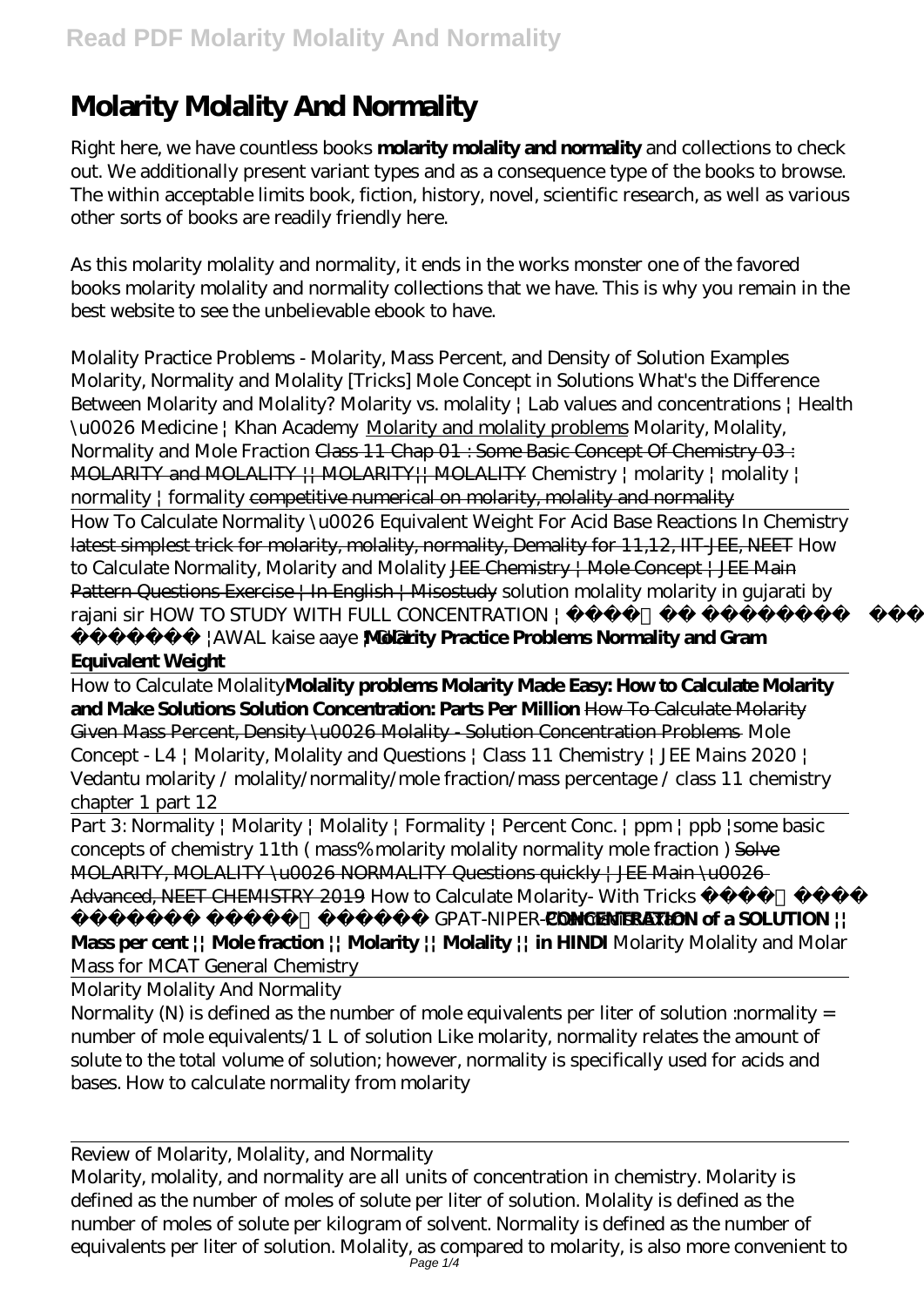use in experiments with significant temperature changes.

Molarity, Molality, Normality - College Chemistry When to Use Molarity and Normality . For most purposes, molarity is the preferred unit of concentration. If the temperature of an experiment will change, then a good unit to use is molality. Normality tends to be used most often for titration calculations.

What Is the Difference Between Molarity and Normality? Relation between Molarity & Normality : Normality/ Molarity = molecular weight /Equivalent weight. Q. 6 gm. of a solute is present in 500 ml of solution. what is the concentration of solution in gm/liter ? Solution – w=6 gm : V= 500 ml. = 0.5 liter.  $S = w/V$  (l) = 6/0.5.  $S = 12$ gm/liter Q. Calculate the normality of the solution containing 5 gram NaOH dissolved in 250 ml. aqueous solution.

Normality , molarity, molality, gram /liter, conc. in ... Normality: There is a relationship between normality and molarity. Normality can only be calculated when we deal with reactions, because normality is a function of equivalents. The example below uses potassium hydroxide (KOH) to neutralize arsenic acid.

Molarity, Molality and Normality (EnvironmentalChemistry.com) Relation between Normality and Molarity. There is a very close relation between molarity and normality. Normality can be described as a multiple of molarity. While Molarity refers to the concentration of a compound or ion in a solution, normality refers to the molar concentration only of the acid component or only of the base component of the ...

Relation Between Normality And Molarity - Formula ... Molecular mass of KCl =  $39 g x 1 + 35.5 g x 1 = 74.5 g$  mol -1. Number of moles of solute  $(KCl)$  = given mass/ molecular mass. Number of moles of solute  $(KCl)$  = 7.45 g/ 74.5 g mol -1 = 0.1 mol. Molality = Number of moles of solute/Mass of solvent in kg. Molality = 0.1 mol /0.1  $kg = 1$  mol kg -1.

Molality, Molarity, Mole fraction: Numerical problems Relation Between Normality And Molarity. Molarity and Normality are related as follows: Normality =  $\Mod$ arity X \frac{Molar\;mass}{Equivalent\;mass}\) For acids the normality can be calculated with the following formula: Normality = Molarity x Basicity. To know the value for basicity, count the number of  $H + i$  ions an acid molecule can give.

Relation Between Normality And Molarity - Normality ...

Molarity is number of moles of a solute in 1 l of a solution Molality is number of moles of a solute in 1 k g of the solvent in the solution Normality is the product of Molarity and n − factor. For acids, n -factor is defined as the number of H + ions replaced by 1 mole of acid in a reaction.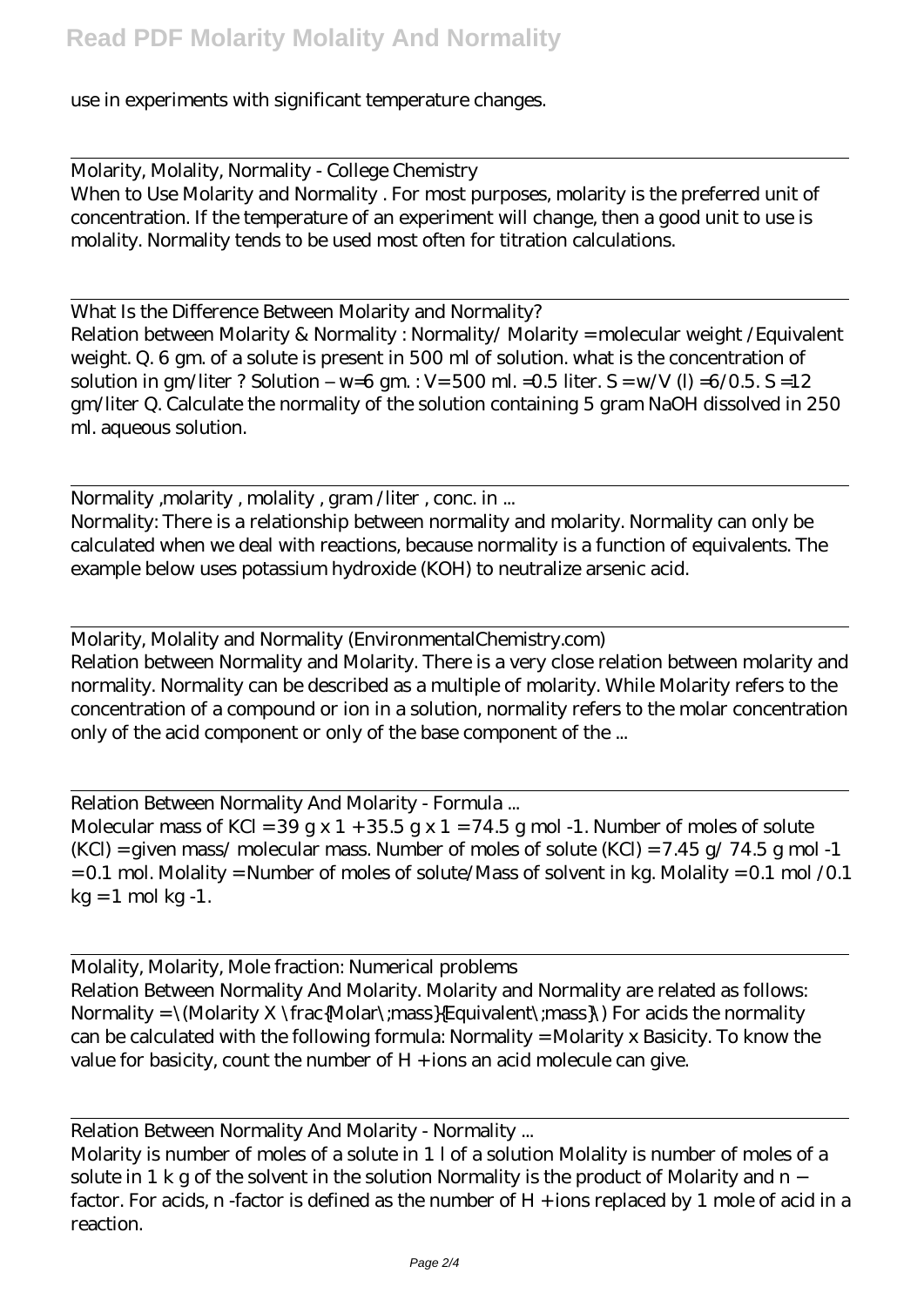What is the difference between Molarity, Molality and ...

Molality is defined as the "total moles of a solute contained in a kilogram of a solvent.". Molality is also known as molal concentration. It is a measure of solute concentration in a solution. The solution is composed of two components; solute and solvent. There are many different ways to express the concentration of solutions like molarity, molality, normality, formality, volume percentage, weight percentage and part per million.

Molality- Definition & Formula, Difference Between ...

Let's do molarity, normality and molality concept in depth. In this video, we've covered every concept, all type of numerical and tips & tricks to understand...

Molarity, Normality and Molality [Tricks] Mole Concept in ... molarity = no. of moles of solute/volume of solution in litres. Molality: Molality, denoted by m, is defined as the number of moles of solute present per kilogram of the solvent. The formula for molality is given by: Molality m = no. of moles of solute/volume of solution in kg. Normality:

Molarity – Definition, Mole Fraction and Weight Percentage Molarity, Molality and Normality are the different terms that are used for representation of concentration of any solution there is slight difference between them. Let us define each term separately :- Molarity = It is defined as moles of solute / Volume of solution in litre.

What is molality, molarity and normality? - Quora What are the molality and molarity of HF in this solution? Solution for molality: 17. An aqueous solution of hydrofluoric acid is 30.0% HF, by mass, and has a density of 1.101 g cm-3. What are the molality and molarity of HF in this solution? Solution for molality: 1) Let us assume 100.0 grams of solution.

Solutions, Molarity, Molality - SlideShare Molarity, also known as molar concentration, is the number of moles of a substance per liter of solution. Solutions labeled with the molar concentration are denoted with a capital M. A 1.0 M solution contains 1 mole of solute per liter of solution. Molality is the number of moles of solute per kilogram of solvent.

What Is the Difference Between Molarity and Molality? Molarity and molality problems - This lecture explains about the molarity and molality concept and the difference between molarity and molality and it will t...

Molarity and molality problems - YouTube Normality X Equivalent = Molarity X Molar mass. Normality / Molarity = Molar Mass / Equivalent. 1 mole of an ion has the same amount as its 1 gram-ion mass. Therefore, in order to find the molarity of ions, ion weights will be written in place of experience in the above Page 3/4